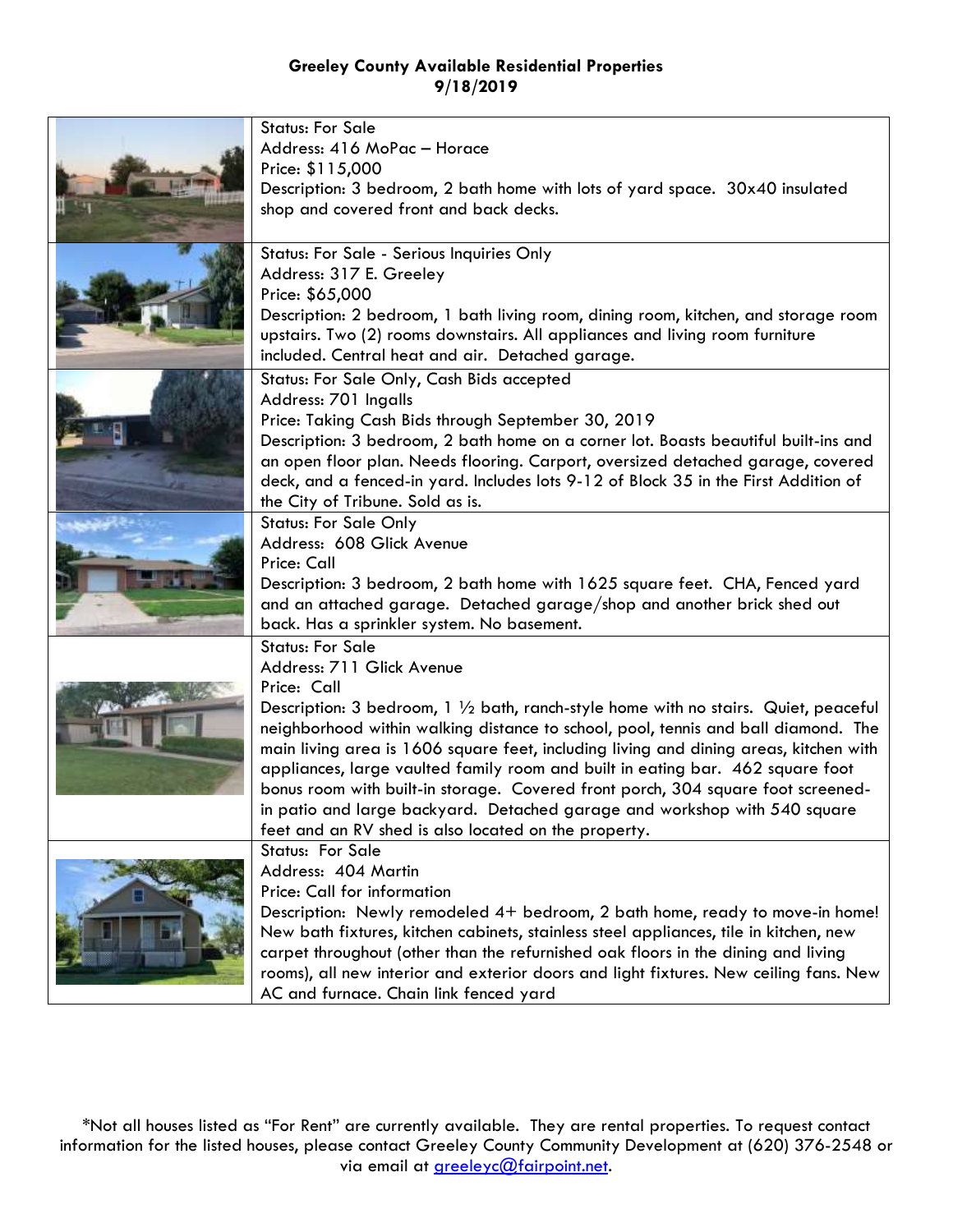| <b>Status: For Sale Only</b>                                                                |
|---------------------------------------------------------------------------------------------|
| Address: 114 Park Lane                                                                      |
| Price: Call for information                                                                 |
| Description: 4 bedrooms (2 up, 2 down), 3 bath (2 up, 1 down) 2,321 sq. foot brick          |
| home with a finished basement and a three-car attached garage. Newly                        |
| remodeled open floor plan home with modern fixtures, a master bedroom and                   |
|                                                                                             |
| bath with a spa tub, and an extra-large family room upstairs, TV and game room              |
| in the basement. Features central heat and air (CHA), a sprinkler system, a tree-           |
| lined back yard, on a corner lot.                                                           |
| <b>Status: For Sale or Rent</b>                                                             |
| Address: 422 4th Street                                                                     |
| Price: call                                                                                 |
| Description: 3 bedroom, 1 bath house. CHA, fenced back yard and detached                    |
| garage                                                                                      |
|                                                                                             |
| <b>Status: For Rent</b>                                                                     |
| Address: Francis St. near Ohio St.                                                          |
| Price: Call                                                                                 |
| Description: 2 bedroom trailer house in Horace.                                             |
|                                                                                             |
| <b>Status: For Sale Only</b>                                                                |
| Address: 112 Park Lane Drive                                                                |
| Price: \$285,000                                                                            |
| Description: 4 bedroom, $3\frac{1}{2}$ bath house with full finished basement. Central heat |
| and air, large backyard, underground sprinkler system. 2 car attached garage                |
|                                                                                             |
| <b>Status: For Sale Only</b>                                                                |
| Address: 516 Second Street                                                                  |
| Price: \$45,000 or best offer                                                               |
|                                                                                             |
| Description: 3 bedroom, 1.5 bath home on 3 lots. Living room, dining room, kitchen.         |
| Also, small front yard and detached garage.                                                 |
|                                                                                             |
| <b>Status: For Sale</b>                                                                     |
| Address: 515 Third Street                                                                   |
| Price: Call                                                                                 |
| Description: 3 bedroom, 2 bath house with an attached garage (long enough for 2             |
| cars), CHA, fenced back yard, and no basement. Has a sprinkler system.                      |
| <b>Status: For Sale</b>                                                                     |
| Address: 713 4th Street (MUST BE MOVED)                                                     |
| Price: \$10,800                                                                             |
| Description: 2 bedroom, 1 bath single-wide trailer with washer, dryer, brand new            |
| stove and brand new refrigerator. Has upgrades in the kitchen and a new heater.             |
|                                                                                             |
| Must be moved.                                                                              |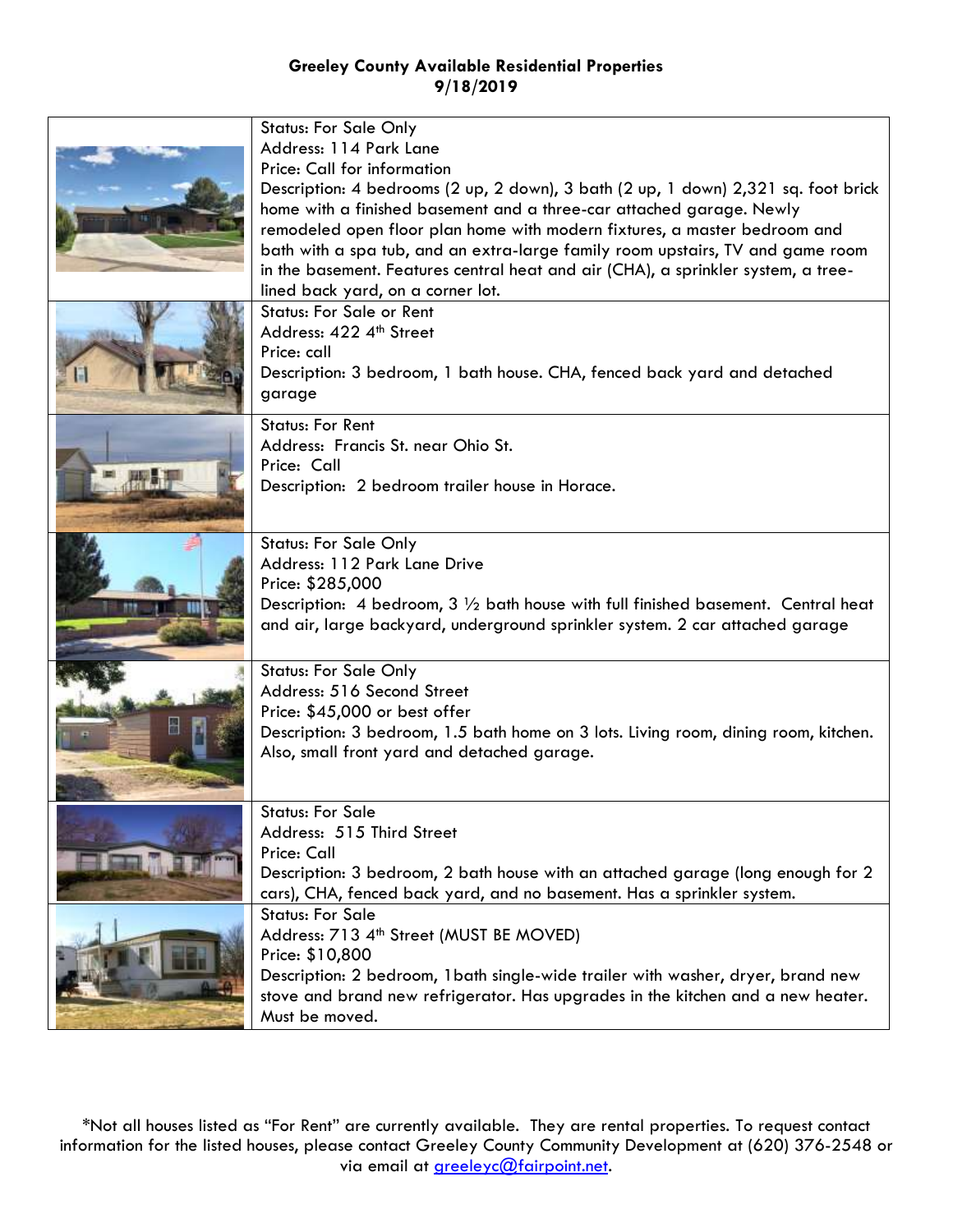| <b>Status: For Rent</b><br>Address: 624 Peters<br>Price: \$600/month<br>Description: 2 bedroom, 1 bath house located across from the high school, has new<br>cabinets in the kitchen and a basement.<br><b>Status: For Sale Only</b><br>Address: 519 Peters                                                                                                                       |
|-----------------------------------------------------------------------------------------------------------------------------------------------------------------------------------------------------------------------------------------------------------------------------------------------------------------------------------------------------------------------------------|
| Description: 2 bedroom, 1 bath home with basement. Big yard.                                                                                                                                                                                                                                                                                                                      |
| <b>Status: For Sale</b><br>Address: 404 Fourth St<br>Description: 5 bedroom, 3 bath home. Has basement, CHA and a fenced yard.<br>Oversized garage.                                                                                                                                                                                                                               |
| Status: For Sale or Rent<br>Address: 318 Newton<br>Description: 3 bedroom, 2 bath mobile home, open living room, kitchen. Unattached<br>garage, fenced in yard.                                                                                                                                                                                                                   |
| <b>Status for Sale</b><br>Address: 323 Martin<br>Price: call<br>Description: 4 bdrm, 1 bath house (2 bedrooms up, 2 down) on 3 lots. Partially<br>fenced yard with a 1 car detached garage.                                                                                                                                                                                       |
| <b>Status: For Sale</b><br>Address: 216 Third<br>Price: \$50,000<br>Description: 5 bedroom, 2 bath home, CHA, carport, large fenced in yard                                                                                                                                                                                                                                       |
| <b>Status: For Sale</b><br>Address: 305 N. Landis Avenue<br>Price: \$45,000<br>Description: 3 bedroom, 2 bath house on 11/2 lots in Horace. Approximately<br>1900+ square feet. It has a recent large addition to the west side of the house<br>plus a south side double inline carport. Recent new roof, all appliances included.<br>Could be easily adapted for wheelchair use. |
| <b>Status: For Sale</b><br>Price: \$92,500 negotiable<br>Address: 710 Ohio Street, Horace<br>Description: 3 bedroom, 2 bath, 28x44 double-wide, 3 years old. Located on 12<br>lots (North end of Horace). Detached 18x21 garage, CHA. 10x16 outbuilding.                                                                                                                          |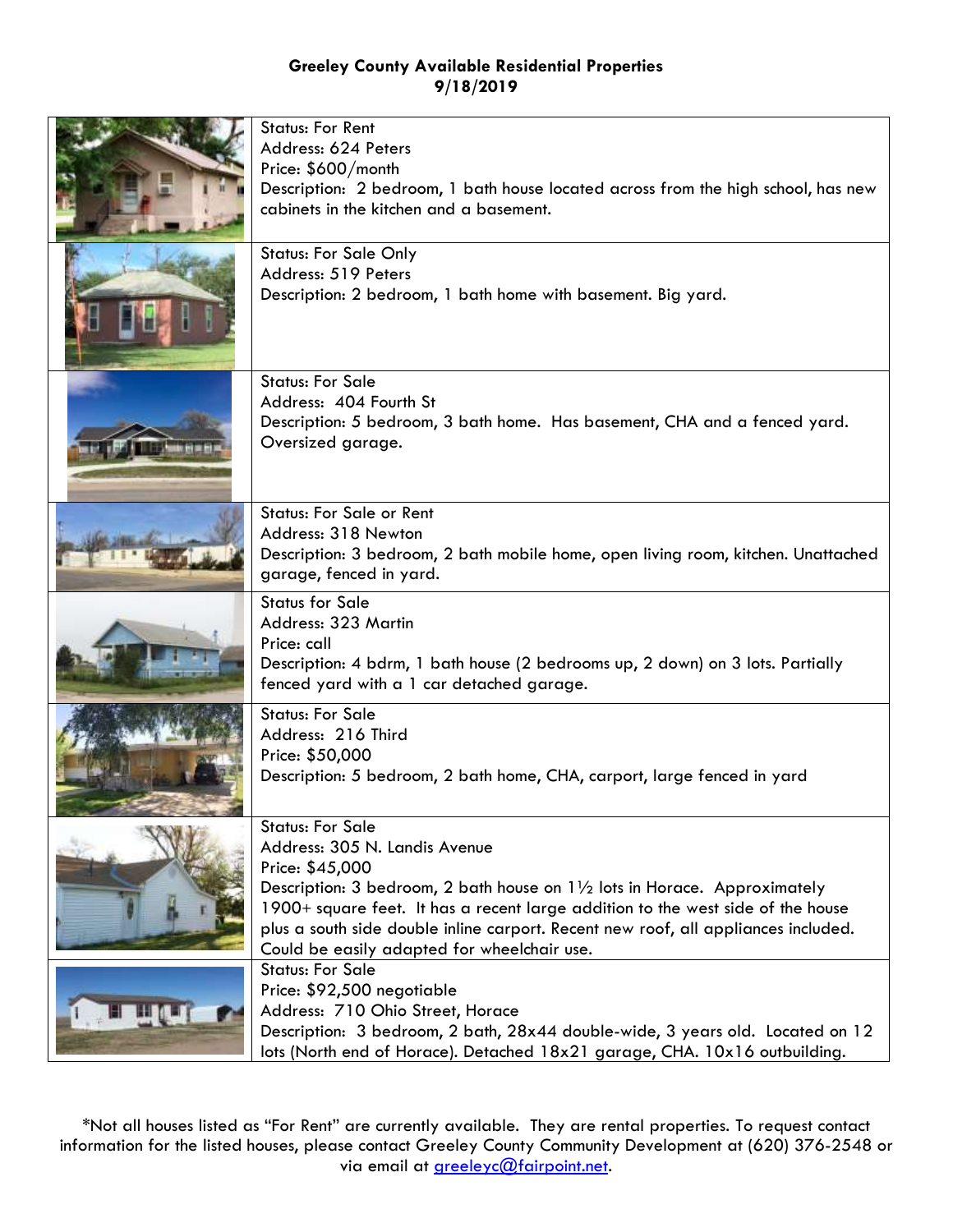|   | <b>Status: For Sale</b><br>Price: call<br>Address: 517 E. Greeley<br>Description: 3 bedroom, 2 bath, 3-car oversized garage, full unfinished basement,                                                                                                                                                    |
|---|-----------------------------------------------------------------------------------------------------------------------------------------------------------------------------------------------------------------------------------------------------------------------------------------------------------|
|   | central heat and air, tankless water heater, new construction                                                                                                                                                                                                                                             |
|   | <b>Status: For Sale</b><br>Address: 421 Peters<br>Price: call<br>Description: 5 bedroom, 3 bath, 1640 square foot up and down, finished                                                                                                                                                                   |
|   | basement, central heat and air, partial sprinklers, 2 car attached garage and 2<br>car detached garage. Located on 6 lots.                                                                                                                                                                                |
|   | <b>Status: For Rent</b><br>Address: Corner of Fourth & Newton Streets, Tribune<br>Price: \$750/month plus \$350 security deposit<br>Description: Newly constructed duplexes, 910 sq. ft. apartments. Each 2 bedroom,<br>1 bath with kitchen appliances included. Laundry room, tenant provides washer and |
|   | dryer. Each unit will have a designated covered carport and enclosed storage unit.                                                                                                                                                                                                                        |
|   | All yard maintenance and snow removal is included.<br><b>Status: For Rent</b><br>Address: 314 Plumb<br>Price: call<br>Description: 4 bedroom, 1 bath home for rent. Fenced yard, unfinished basement;<br>no pets.                                                                                         |
| œ | <b>Status: For Sale or Rent</b><br>Address: Corner of Main and Texas in Horace<br>Description: Double-wide mobile unit, 3 bedroom, 2 bathroom, Central Air and Heating.                                                                                                                                   |
|   | <b>Status: For Sale Only</b><br>Address: Behind Burger Bar<br>Price: \$30,000<br>Description: 3 bedroom, 2 bath trailer house located behind The Burger Bar.                                                                                                                                              |
|   | <b>Status: For Sale Only</b><br>Address: 116 E. Greeley Avenue<br>Price: \$130,000<br>Description: 2 bedroom 1,350 square feet, 2X6 walls, Heritage shingles, R-30<br>insulation in floor and ceiling, 95% efficient NG furnace, 2-ton A/C, Pella Corp<br>windows, etc.                                   |
|   | Status: For Rent<br>Address: 716 Glick<br>Description: 4 bedroom duplex, close to school                                                                                                                                                                                                                  |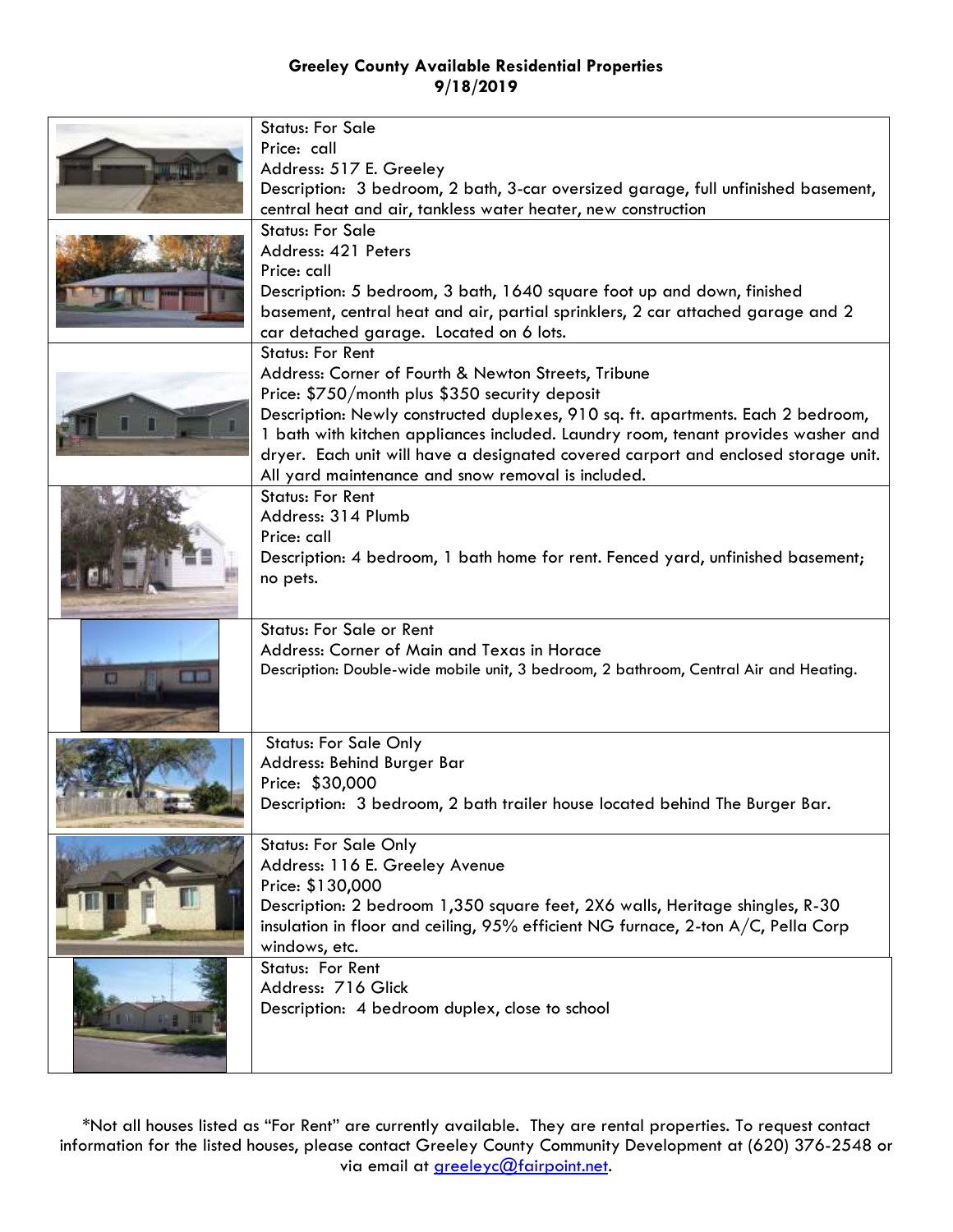| Status: For Rent<br>Address: 511 Second Street<br>Description: 2 bedroom                                                                                                                                                                                                                                                                                                                                                                                                                                                                                                                                       |
|----------------------------------------------------------------------------------------------------------------------------------------------------------------------------------------------------------------------------------------------------------------------------------------------------------------------------------------------------------------------------------------------------------------------------------------------------------------------------------------------------------------------------------------------------------------------------------------------------------------|
| <b>Status: For Rent</b><br>Address: 308 Ohio, Horace, KS<br>Description: 2 bdrm manufactured home, 1 bath.                                                                                                                                                                                                                                                                                                                                                                                                                                                                                                     |
| Status: For Sale or Rent<br>Address: 418 Kansas<br>Description: 2 bdrm., single detached garage, mobile home                                                                                                                                                                                                                                                                                                                                                                                                                                                                                                   |
| <b>Status: For Sale &amp; Rent</b><br>Address: 523 Second Street<br>Description: Multi-family housing unit featuring 2 1-bedroom finished apartments,<br>and 2 2-bedroom 1 bath apartments. The south apartment is a one bedroom, one<br>bath apartment with a full kitchen, a storage lean-to, and a washer and dryer<br>combo. The middle apartment is a one bedroom, $\frac{3}{4}$ bath apartment which has<br>been plumbed for a washer and dryer. This apartment also features access to a<br>large basement for storage. The two north units are 2-bedroom, 1 bath units and<br>have all utilities paid. |
| <b>Status: For Rent</b><br>Address: north of Don Moore<br>Price:<br>Description: 2 bedroom, 1 bath                                                                                                                                                                                                                                                                                                                                                                                                                                                                                                             |